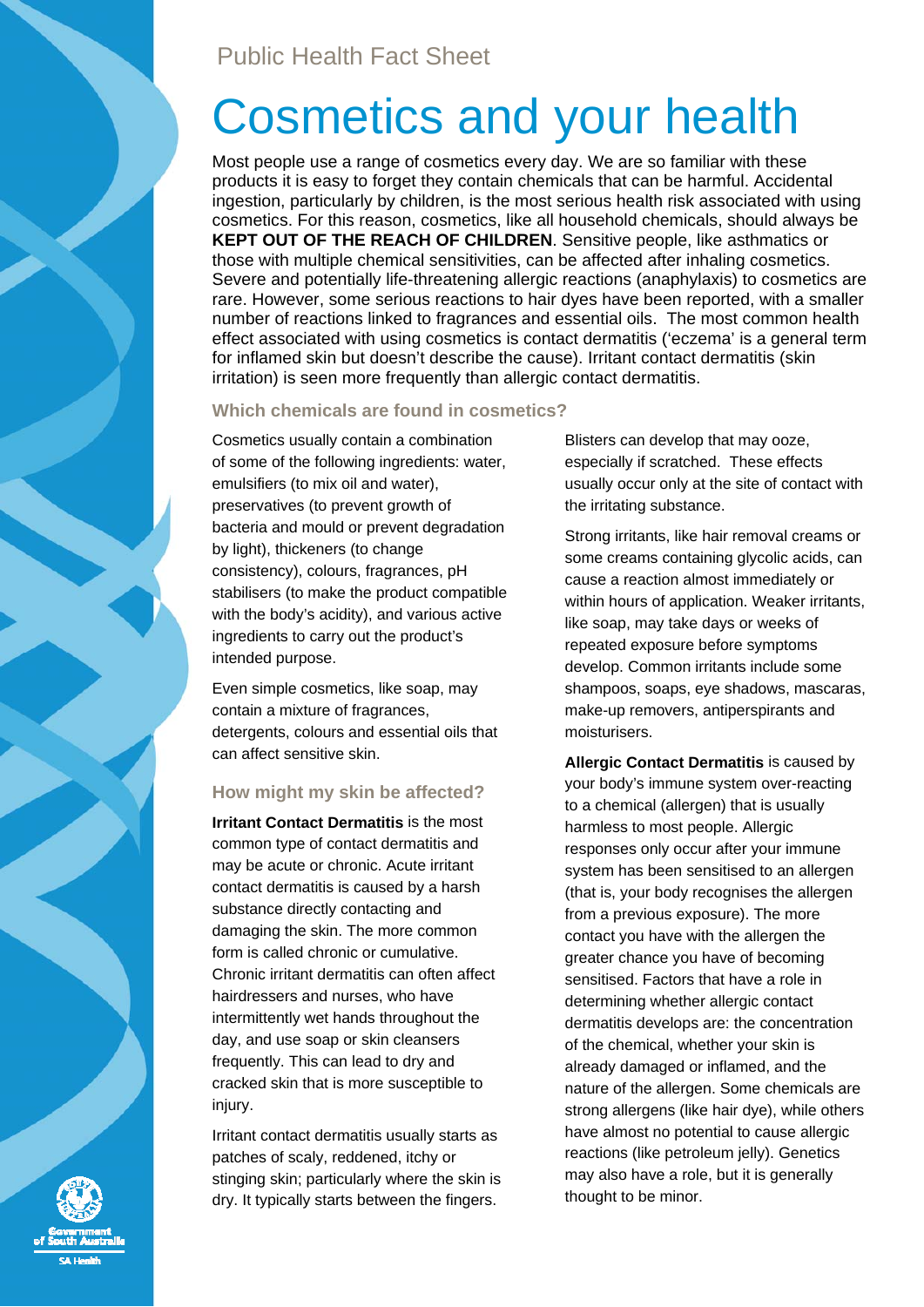

Allergic contact dermatitis typically appears as a severely itchy, tingling, red and hot skin rash. Blisters may develop. It is usually not possible for clinicians to tell allergic and irritant contact dermatitis apart. A less common form of allergic rash is hive-like raised bumps (urticaria), which can occur in groups or join together to form large irregular swellings. An allergic skin rash, unlike irritant dermatitis, can spread beyond the site where the cosmetic was applied. Symptoms are usually delayed, occurring 12-96 hours after exposure and possibly getting worse after each application of the allergen.

Sometimes an allergy can develop after years of using the same product because sensitisation may take time to develop, or a manufacturer may change ingredients in the product.

Common cosmetic allergens include: fragrances, preservatives, and paraphenylenediamine (PPD)—a permanent hair dye. In recent years, many people have become allergic to PPD after having so-called 'henna' tattoos. These are temporary tattoos, often applied in holiday destinations like Bali. However, rather than being henna which is safe, the tattoos contain PPD. When PPD is applied in a concentrated form it can produce a severe delayed allergic reaction appearing initially at the site of the tattoo. After this reaction, people will be severely allergic to all permanent hair dyes and eyelash and eyebrow tints. This can be devastating, particularly for hairdressers and beauty therapists if they are no longer able to work.

Working out which substance triggers allergic dermatitis is difficult and often requires specialist help from a dermatologist (whereas allergists investigate a different form of allergy that is involved in asthma, hay fever and food allergies). It is difficult because there are a large number of potential allergens and it is not always the active ingredient that

causes the problem. In addition, symptoms may show up some distance from where the cosmetic was applied. A classic example of this occurs when nail polish causes eyelid reactions; the eyelid is the most sensitive skin on the body!

Cosmetics can also have other effects on skin. For example, exfoliants and skin peels leave new skin underneath that is temporarily more sensitive to sunlight. Tanning solutions contain active ingredients that cause a chemical reaction in dead skin cells to change skin colour, but they do not provide any protection from the sun.

## **What should I do if I react to a cosmetic?**

- 1. Stop using the cosmetic immediately and wash off with copious amounts of water; but, keep it nearby so you can provide the name and ingredients to a medical professional if required.
- 2. If the product has been accidentally consumed by a child and they are showing symptoms; this is a medical emergency and you must call **000** (**112**  from mobile phones). If the child doesn't have symptoms, call the **Poisons Information Service ph. 13 1126** for advice.

## Remember to **KEEP COSMETICS OUT OF THE REACH OF CHILDREN.**

- 3. If someone has collapsed or is having trouble breathing they may be having an anaphylactic reaction. This is a medical emergency and you must call **000** (**112**  from mobile phones).
- 4. Skin reactions usually clear up after a few days, but if your symptoms are severe or prolonged, contact your doctor. Avoid heat which may make the condition itchier. Cool substances, like ice packs, can be soothing. Medical treatment from your doctor may include:
	- anti-inflammatory creams to control itching, swelling and redness
	- oral prescription medications like